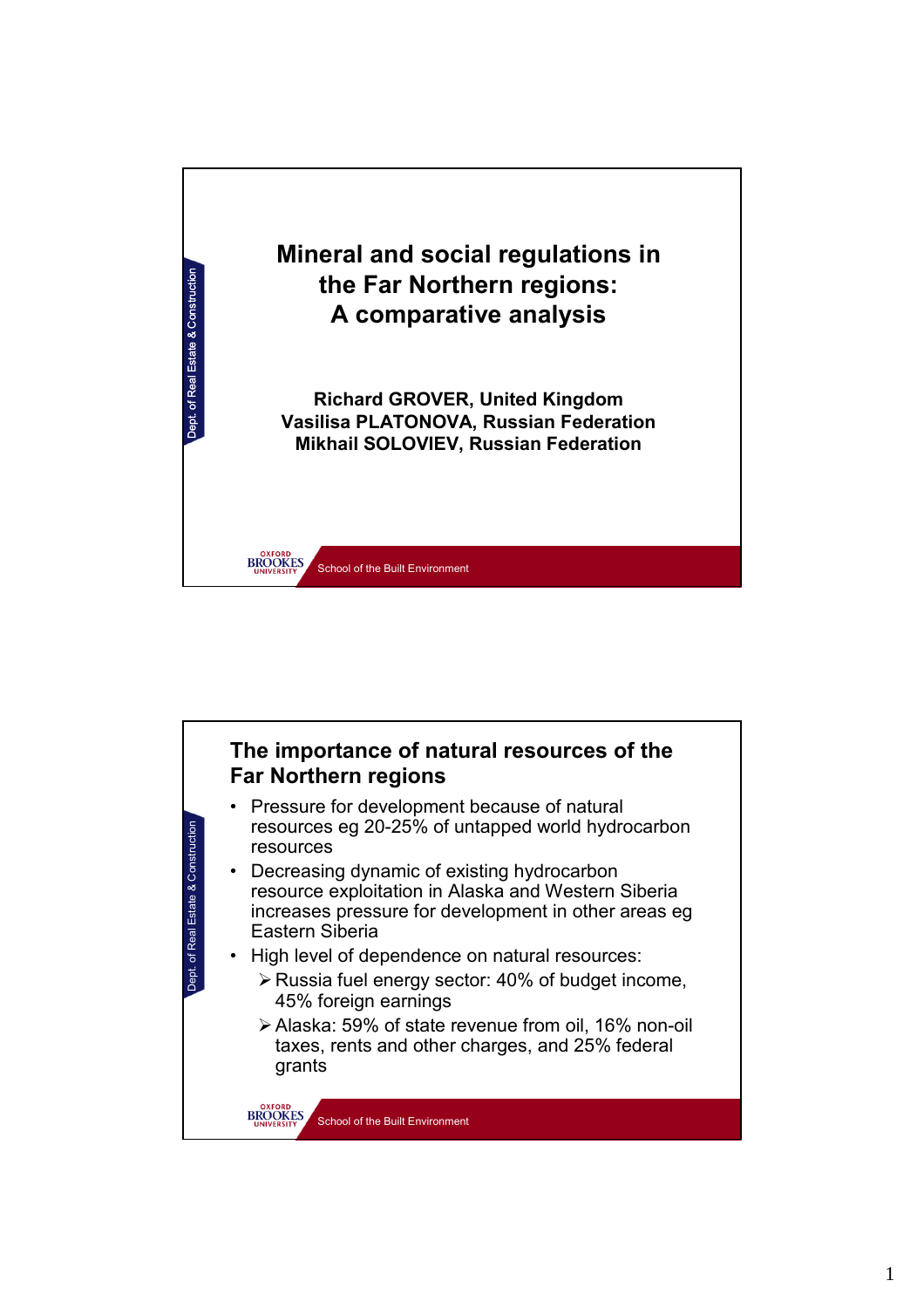

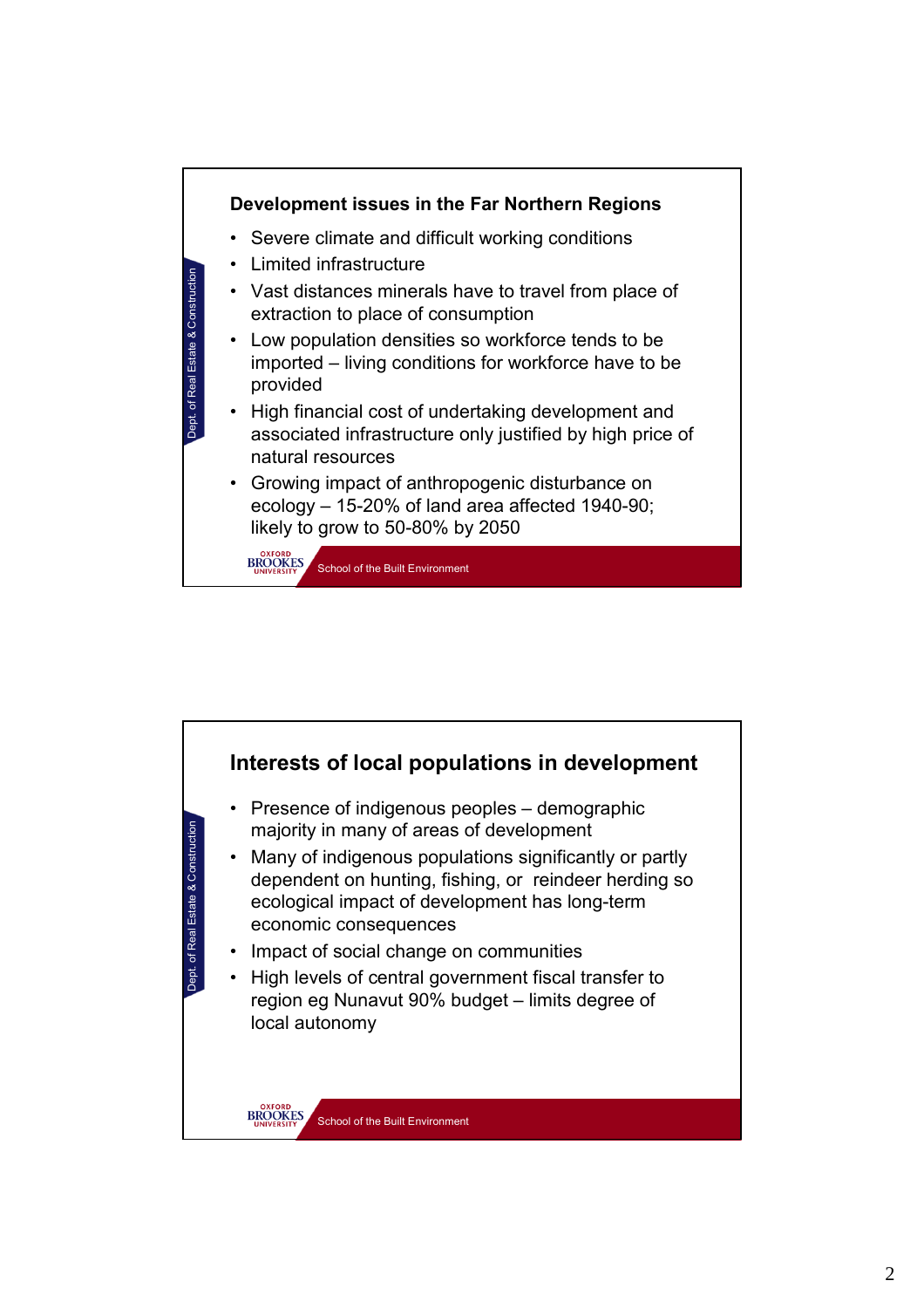

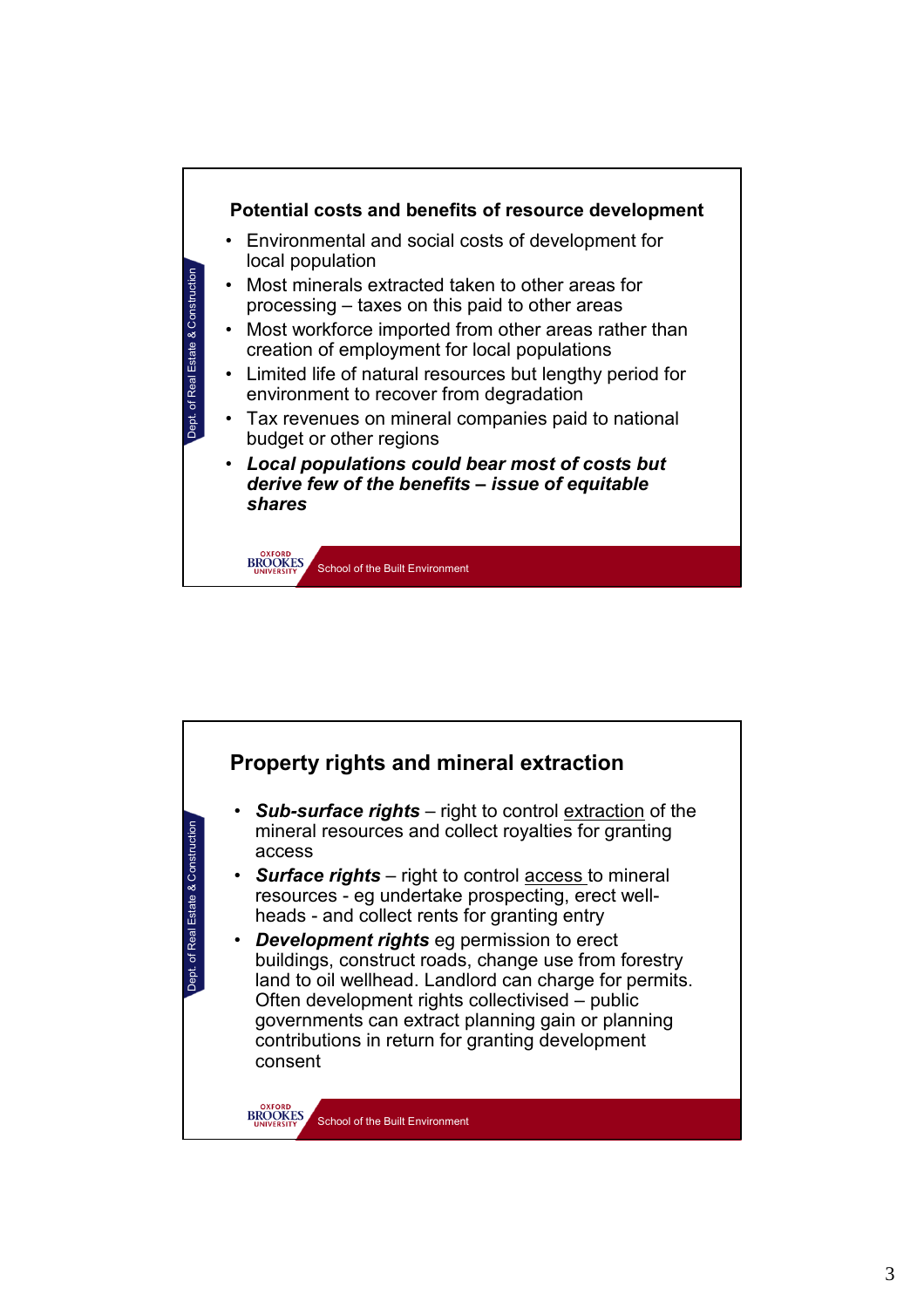

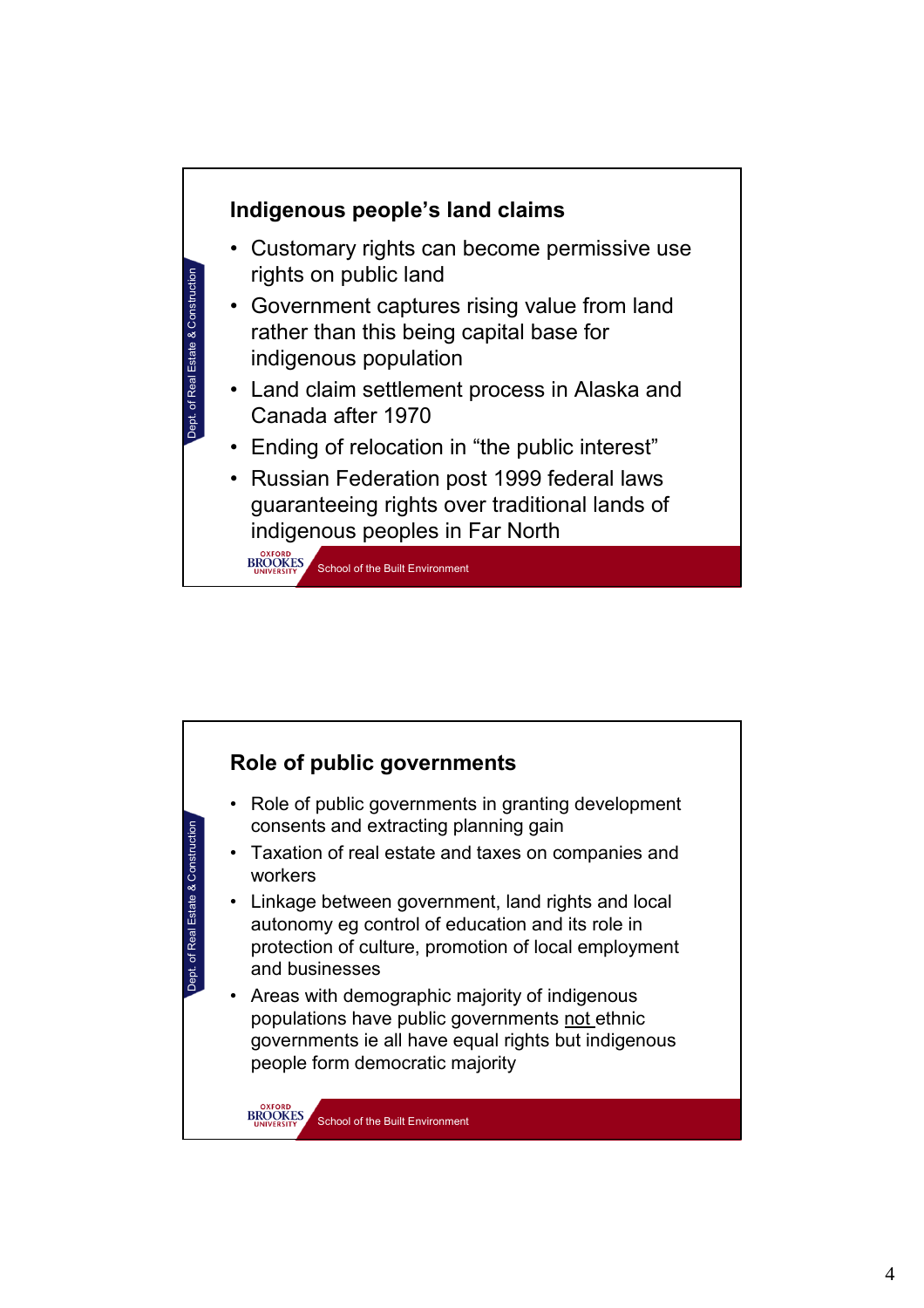| Greenland                                           | Home rule from<br>Denmark since<br>1978                   | Population 88%<br>Inuit                                                               | Potential<br>exploitation of oil,<br>diamonds, hydro-<br>electricity                   |
|-----------------------------------------------------|-----------------------------------------------------------|---------------------------------------------------------------------------------------|----------------------------------------------------------------------------------------|
| <b>Nunavut</b>                                      | Territory with<br>similar powers to<br>province in Canada | Population 85%<br>Inuit but major Inuit<br>populations live<br>elsewhere in<br>Canada | Potential for<br>exploitation of gold,<br>diamonds,<br>platinum, lead,<br>zinc, copper |
| Alaska                                              | State within USA                                          | Indigenous<br>population a<br>minority (18%),<br>majority in local<br>areas           | Oil and gas and<br>range of minerals<br>being exploited                                |
| <b>Khanty-Mancy</b><br>and Sakha<br>(Yakut) Regions | Federal areas<br>within Russian<br>Federation             | Small minorities in<br>K-M; but $46\%$ of S<br>(Y) are Yakut, 42%<br>Russia           | Exploitation of<br>gold, diamonds,<br>coal with oil and<br>gas potential               |

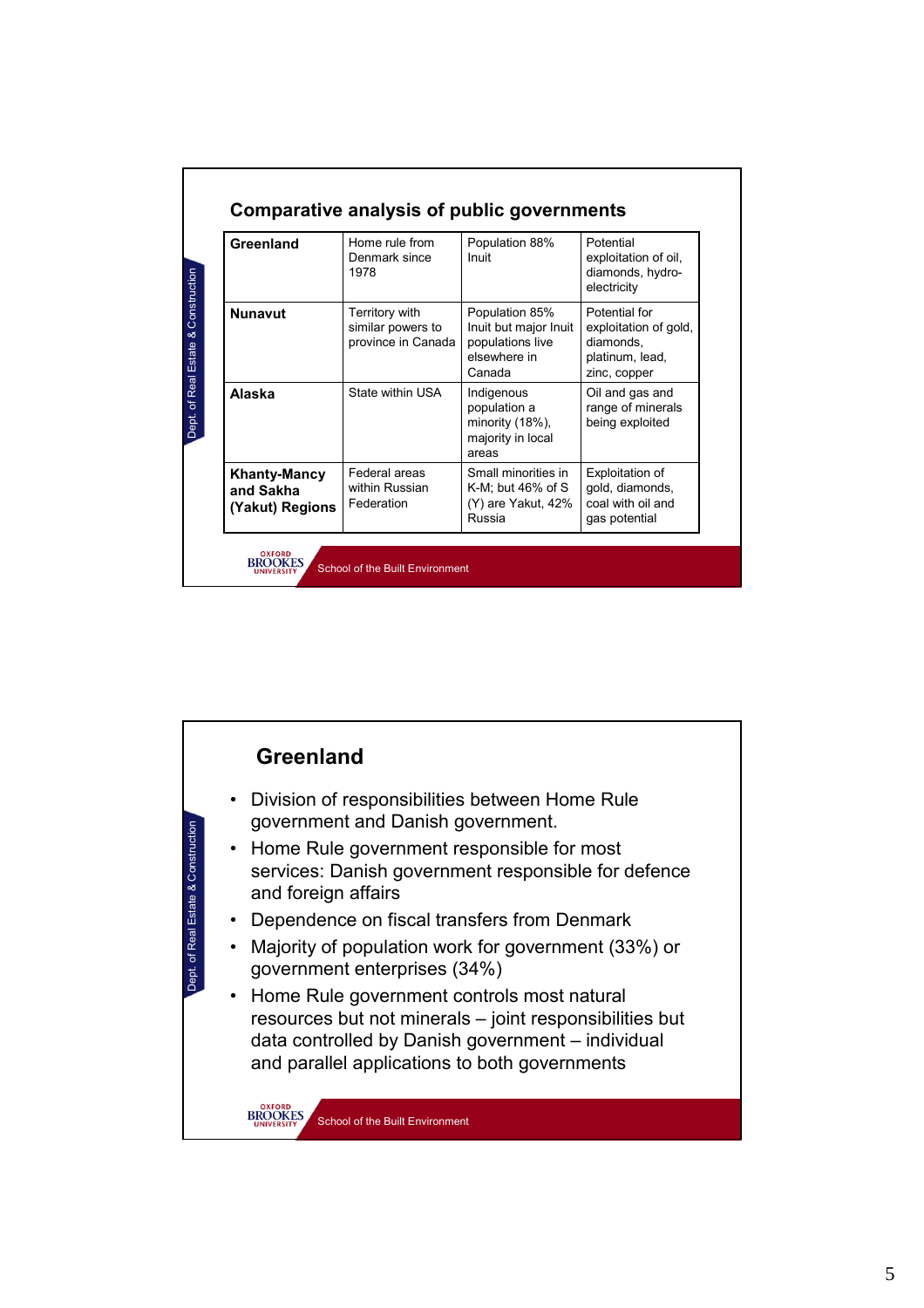

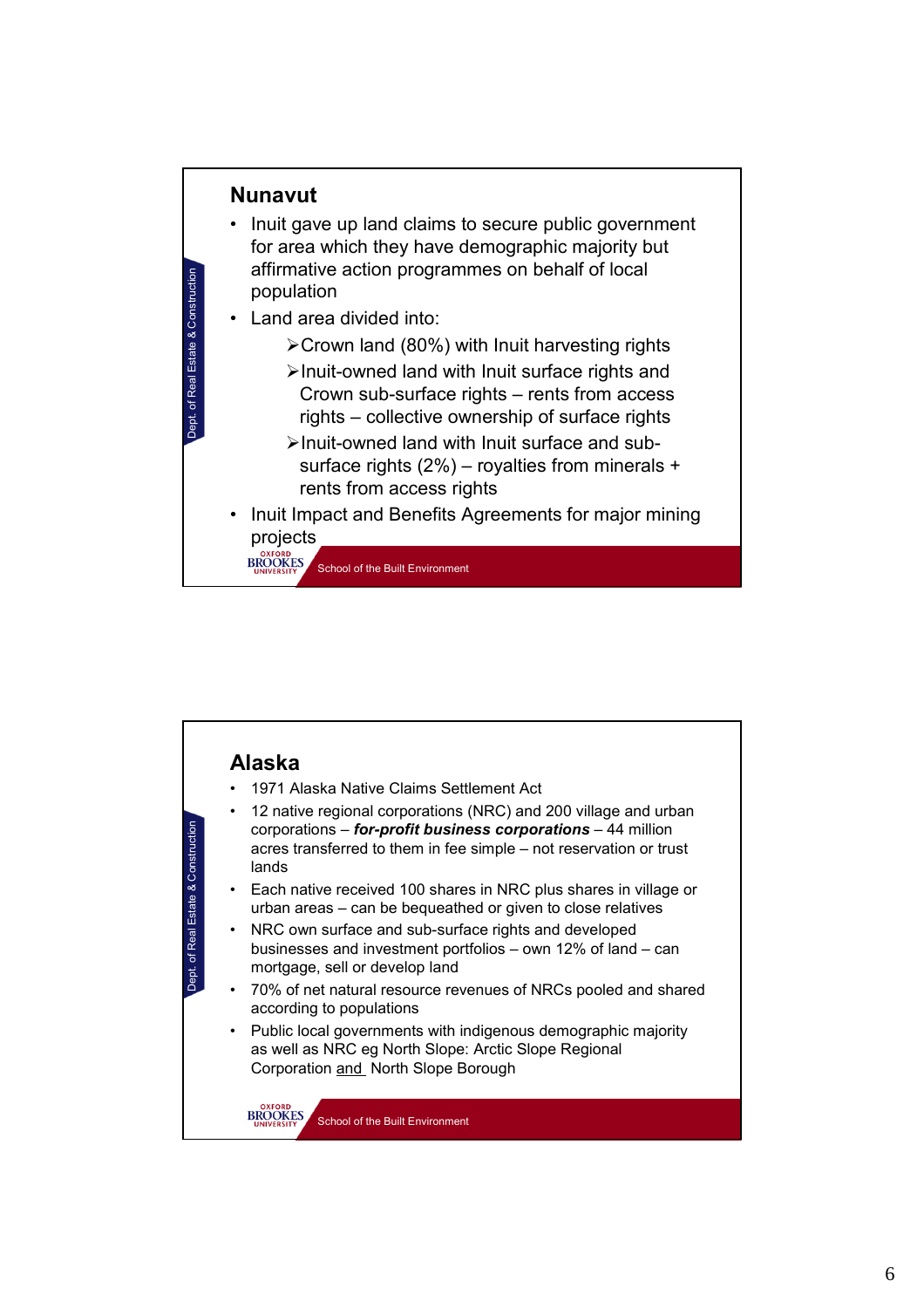